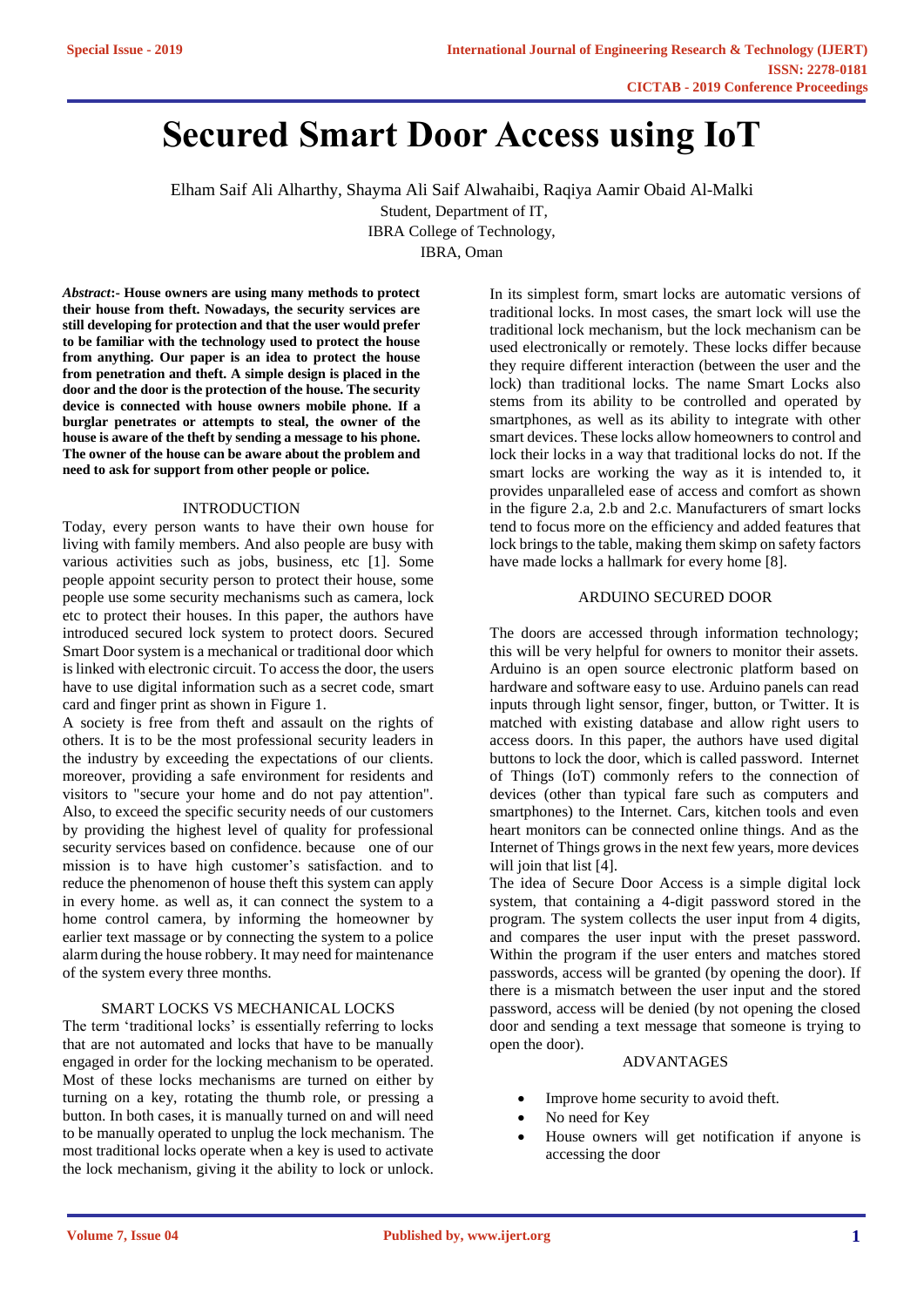• Very suitable for the elderly or handicapped: so that they can reach the door quickly without needs for others [5].

## *Disadvantages*

- To Remember Passwords
- Need Electricity
- If technical Problem, can't access the door.

Internet of Things (IoT) uses the Internet connectivity enabling access to cloud-based resources or remote communication. It also relies on microcontrollers, sensors and other circuit devices that create smart devices for deployment in a workplace to measure a specific signal. The data gathered by this device can be accessed through a cloud-based system and the volume of data can also be consumed using common devices such as PCs, tablets and smartphones.

## APPLICATIONS

Arduino is an electronics platform based on flexible use hardware and software [6]. Arduino consists of both a physical Programming circuit board also referred to as a microcontroller and a piece of software, or Integrated Improvement Environment that runs on your computer, used to write and download the computer code to the physical board [7].



Figure 1 Secured door block diagram



Figure 2.a Unknown person trying to open the door



Figure 2.b Unknown person trying to open the door

|  | $\sim 1$ : $17$ $\sim 36$ $\sim 10$ $\approx 0$ | <b>O E OMANTEL</b>         |  |
|--|-------------------------------------------------|----------------------------|--|
|  |                                                 | +96894702741 $\rightarrow$ |  |
|  | السبت، اليوم                                    |                            |  |
|  | Some one try to open your<br>house.             | 52.                        |  |
|  | منذ دقىقتان                                     |                            |  |

Figure 2.c House owners receiving SMS from security system

Therefore, the authors recommend everyone has to protect assets use our new Secure Smart Door. Also, we have more recommendation to the owner which is Change password every month that's a way of security. Moreover, maintenance of the device every 6 months to ensure that is no failure with the passing of days. Save your password in a place that can return to it as quickly as your phone. Always make sure your phone is always with you because it is connected to the smart door.

#### **CONCLUSION**

Security systems have now become an important aspect of human life. As need has been demanding at present, this system has been built in order to meet demand in the security system. The safe door lock system is built to help the user to open doors without using a key. This knowledge can be implemented in a more complex system at a later time. In addition, through this paper, not only a lot of skills have been developed in software and hardware skills but important data search capabilities have also been learned.

#### **REFERENCES**

- [1] MASAR ALMOSAWI. (2018). IoT Security Applied on a Smart Door Lock Application[Ebook] (p. 13). Retrieved from http://www.diva-
- portal.org/smash/get/diva2:1216681/FULLTEXT01.pdf
- [2] Definition of security in English by Oxford Dictionaries. (2018). Retrieved from the state of  $\sim$ https://en.oxforddictionaries.com/definition/security [Accessed:  $10<sup>th</sup>$  October 2018].
- [3] What is smart lock? Definition from WhatIs.com. (2018). Retrieved from https://whatis.techtarget.com/definition/smart-lock  $[Accessed: 10<sup>th</sup> October 2018]$ .